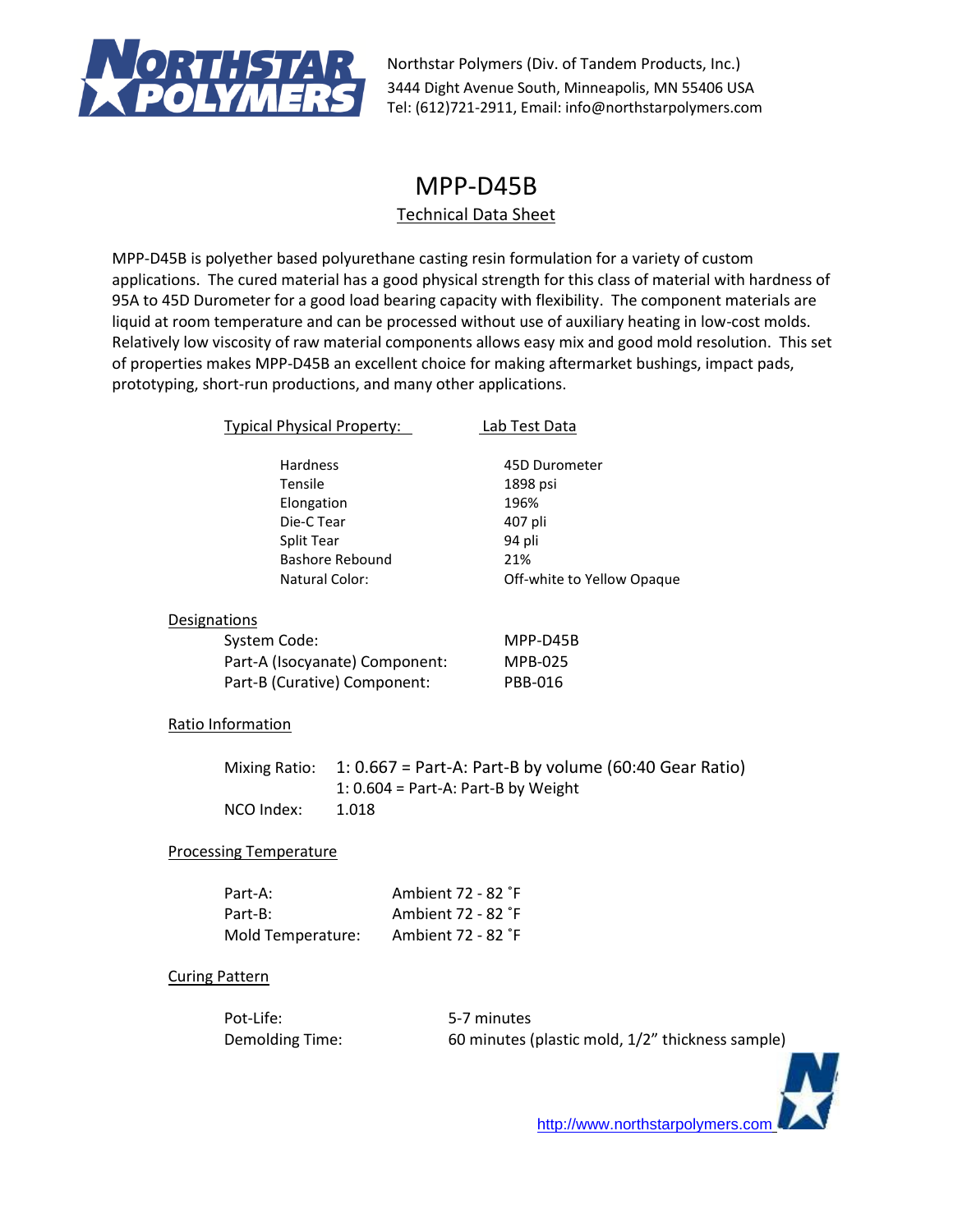

Post-Cure (Recommended): 3 to 6 hours at 180 ˚F

Complete Cure: 3 days at room temperature

# Component Materials (Typical Properties)

### **Part-A: MPB-025 (Isocyanate)**

General Description: Isocyanate Terminated Prepolymer based on MDI and polyether polyol NCO: 17.0% Equivalent Weight: 247 Specific Gravity (Theoretical at 77 ˚F): 1.131 grams/cm3 Viscosity: 450 cps at 72 ˚F

Storage/Handling: Store indoor at room temperature between 72 Ambient 72 - 82 ˚F and 105 ˚F. The ideal storage temperature is 90 ˚F. The container head space must be purged to blanket the material with dry nitrogen gas or argon gas.

### **Part-B: PBB-016 (Curative)**

General Description: Curing Agent (Curative) based on polyether polyol, extender, and additives Equivalent Weight: 152 Specific Gravity (Theoretical at 77 ˚F): 1.042 grams/cm3 Viscosity: 900 cps at 77 ˚F

Storage/Handling: Store indoor at room temperature between 72 and 105 ˚F. Avoid moisture entering the product. The constituents tend to separate in container. Be sure to agitate the content before dispensing out of the container each time.

Standard Packages:

5-gallon pails (40 pounds per pail) 55-gallon drums (450 pounds per drum)

Storage/Handling Information for the Component Materials

Storage:

Part-A (Isocyanate Prepolymer) Component

Part-A component (prepolymer) contains isocyanate component, which is highly sensitive to moisture. If it is left in air, part-A will react with atmospheric moisture and will be ruined. This reaction is non-reversible. Soon after opening the container to dispense the content, dry nitrogen gas or argon gas needs to be injected to the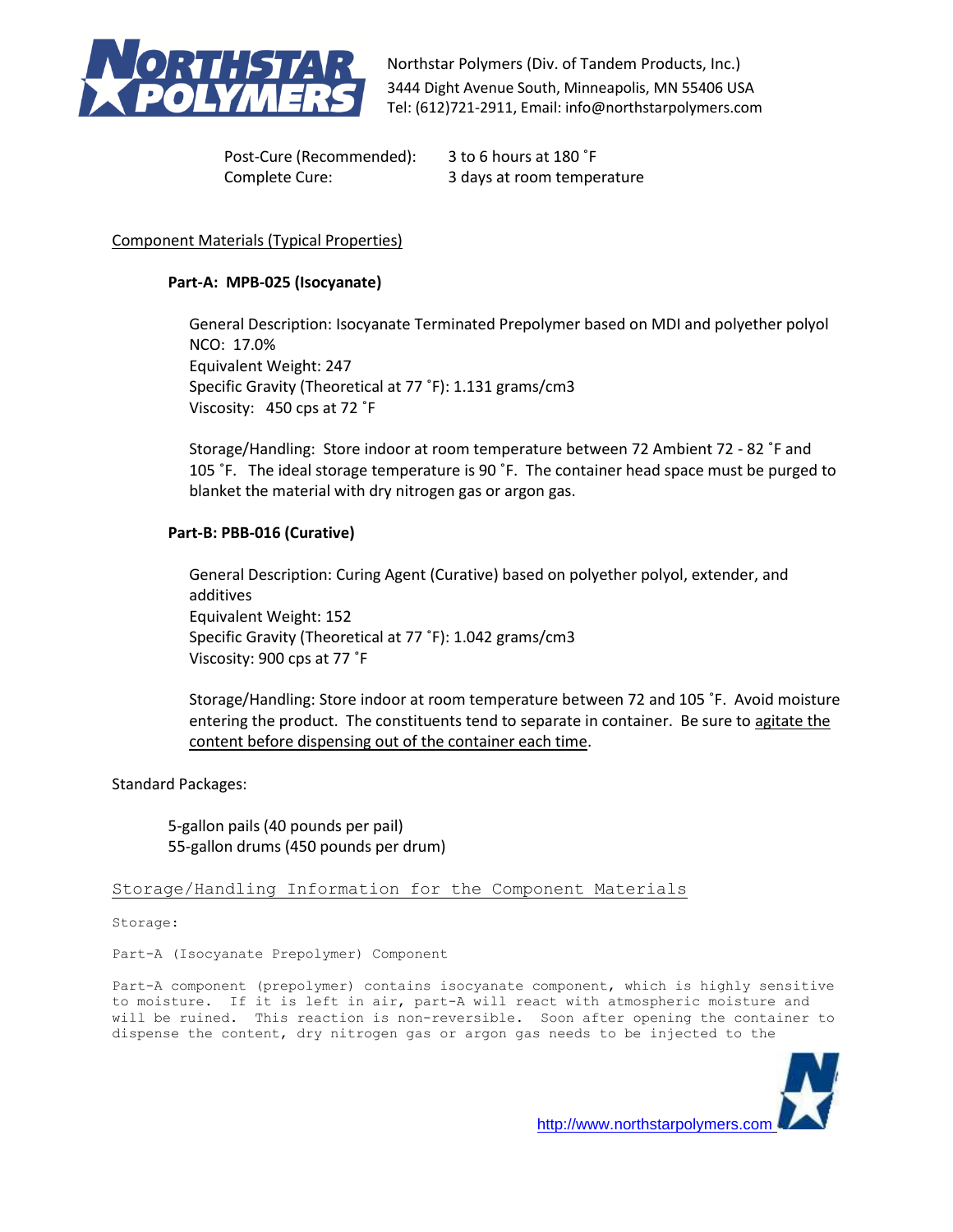

container to purge and blanket the top space. Please consult Northstar Polymers for nitrogen gas set-up information.

For gravity feeding system from a 55-gallon, silica gel or calcium chloride desiccant filter(s) should be installed to the vent-hole of the drum. A valve to inject dry nitrogen gas can be installed instead.

During transportation, there is a chance of freezing. The frozen material must be immediately thawed to avoid permanent damage from freezing. If the material color is opaque with the consistency of thick liquid, gel, waxy, or solid, the material requires immediate thawing. The container should be put into an industrial oven at 180 ºF until the material temperature is 140 ºF or the color of the material is clear with smooth liquid consistency. Storing frozen material at above 35 ˚F for more than a few days will cause a permanent damage to the material, and it will not be returnable or refundable.

Store the containers a dry indoor storage within the temperature range between 85 and 105 ºF. Avoid direct sunlight.

If a large amount of water mixes with a large amount of isocyanate base materials, the chemical reaction may produce a large amount of CO2 gas and heat to create a hazardous condition. Keep the storage area free of water.

Under a certain combination of heat, catalyst (basic chemicals), amounts of reactive materials, and some other favorable conditions for the reaction, the water (or alcohol/glycol/amine) to isocyanate reaction can reach a dangerous state of accelerated reaction. The accelerated reaction may create a very high temperature condition. The thermal decomposition of isocyanate based material by extremely high temperature or fire can produce toxic gasses and smokes. Please be sure that the containers are stored in dry indoor storage, away from source of large amount of water.

If a leak is found in a drum, please place the drum in such a position that the leaking part is at the highest part of drum so that the content no longer leaks out. Cover the leaking area with dry towel to prevent air from entering. If possible, transfer the material into new container(s) with nitrogen purge. If moisture enters into an isocyanate container from a small leakage, CO2 gas may be produced to gradually pressurize the container. If pressure built up is suspected, open the bung (or cap) very slowly to release the pressure before you change the drum position.

#### Part-B (Curative) Component

Part-B component is hygroscopic. If the material is exposed to ambient air, it absorbs moisture. Part-B component contaminated by moisture can become a source excessive bubbles in the product after mixed with part-A. Avoid exposure of the material to moisture in air.

Purging the empty space in the container with dry nitrogen gas, argon gas, or negative-40-degree-due-point dry air is also recommended to prevent moisture contamination of part-B as well. (However, simply keeping the material in an airtight container may also be sufficient depending on the moisture level of the work place.)

Store it in a dry indoor storage at a room temperature between 72 and 90 ºF. Avoid direct sunlight.

Note: Moisture contamination of part-B material can be reversed by heating material to 180 ºF and vacuuming it at about 29" Hg or above negative pressure for 20 to 40 minutes.